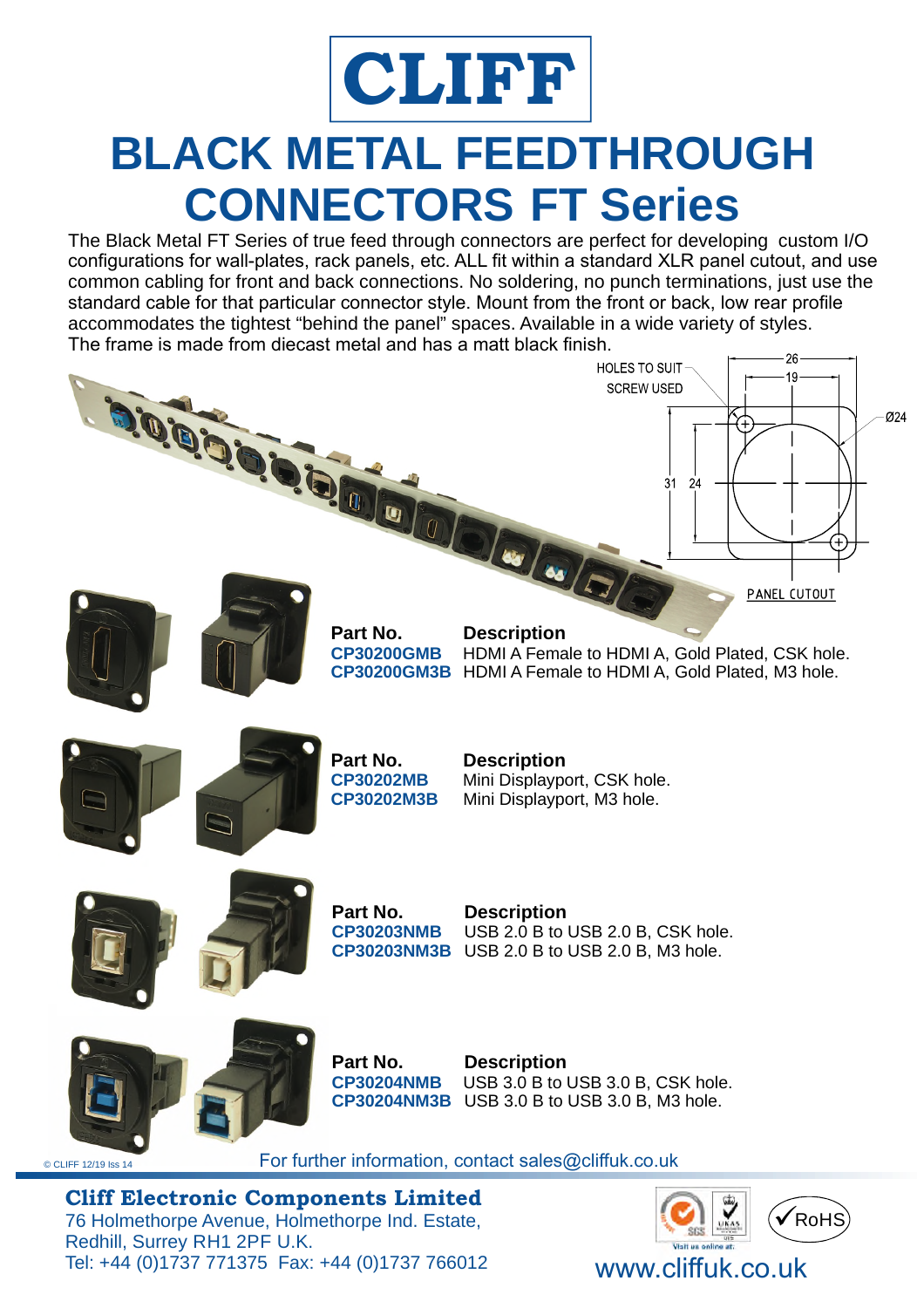



**CP30205NMB** USB 3.0 A to USB 3.0 A, CSK hole. **Part No. Description CP30205NM3B** USB 3.0 A to USB 3.0 A, M3 hole.





**Part No. Description CP30206NM3B** USB 3.0 B to USB 3.0 A, M3 hole. **CP30206NMB** USB 3.0 B to USB 3.0 A, CSK hole.





**CP30207NMB** USB 2.0 B to USB 2.0 A, CSK hole. **Part No. Description CP30207NM3B** USB 2.0 B to USB 2.0 A, M3 hole.





**Part No. Description CP30208NMB** USB 2.0 A to USB 2.0 A, CSK hole. **CP30208NM3B** USB 2.0 A to USB 2.0 A, M3 hole.





**Part No. Description**

**CP30209NMB** USB 2.0 A to USB 2.0 B, CSK hole. **CP30209NM3B** USB 2.0 A to USB 2.0 B, M3 hole.





**Part No. Description CP30209NM3B** USB 2.0 A to USB 2.0 B, M3 hole. **CP30209NMB** USB 2.0 A to USB 2.0 B, CSK hole.





**CP30211M3B** USB C Female to Male, M3 hole. **CP30211MB** USB C Female to Male, CSK hole. **Part No. Description**





**Part No. Description CP30212M3B** Dual USB C Female to Male, M3 hole. **CP30212MB** Dual USB C Female to Male, CSK hole.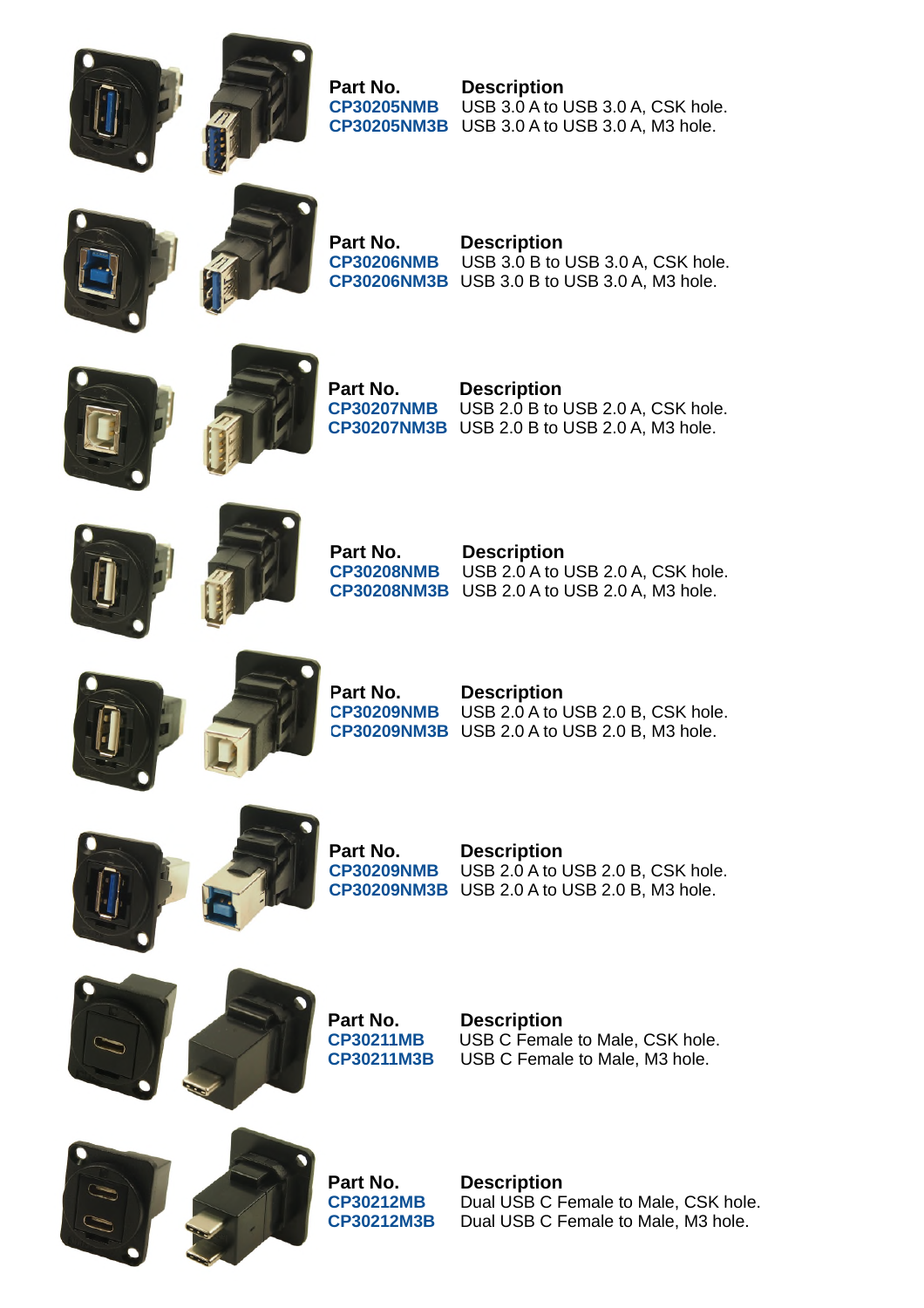



**CP30213MB** LC Duplex SM adaptor, CSK Hole **Part No. Description CP30213M3B** LC Duplex SM adaptor, M3 Hole





**CP30214M3B** LC Duplex MM, M3 Hole **CP30214MB** LC Duplex MM, CSK Hole **Part No. Description**









**CP30216M3B** SC Simplex MM, M3 Hole **Part No. Description<br>CP30216MB** SC Simplex M **SC Simplex MM, CSK Hole** 











**CP30218M3B** ST Fibre, M3 Hole **CP30218MB** ST Fibre, CSK Hole **Part No. Description**





**Part No. Description CP30219MB** FC Fibre, CSK Hole FC Fibre, M3 Hole





**Part No. Description<br>CP30220MB** UTP Cat5e R.

**CP30220M3B** UTP Cat5e RJ45-RJ45, M3 Hole UTP Cat5e RJ45-RJ45, CSK Hole

NEW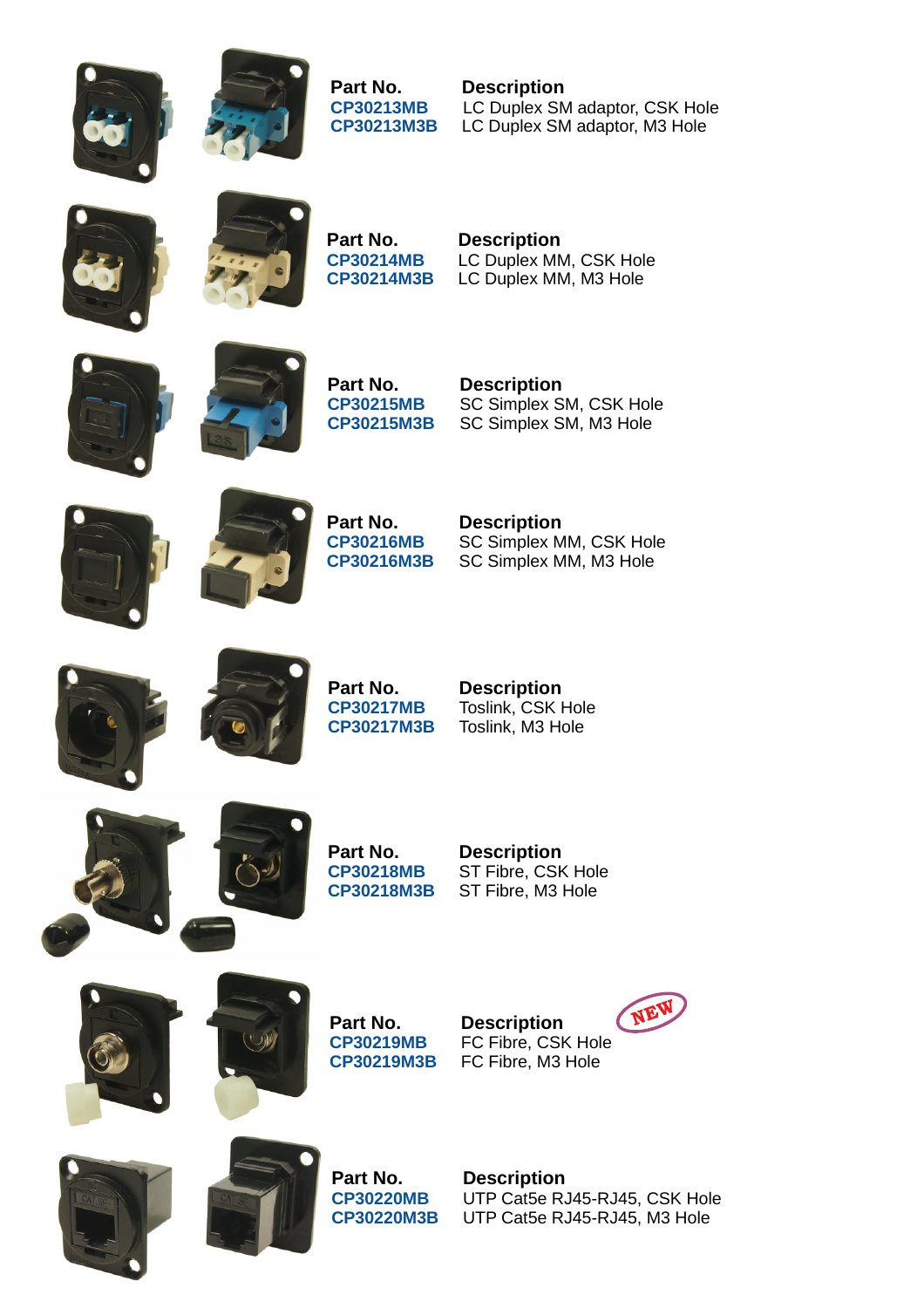



**CP30220SM3B** FTP Cat5e RJ45-RJ45, Shielded, M3 Hole **Part No. Description CP30220SMB** FTP Cat5e RJ45-RJ45, Shielded, CSK Hole





**CP30222M3B** UTP Cat6 RJ45-RJ45, M3 Hole **Part No. Description<br>CP30222MB** UTP Cat6 RJ4 UTP Cat6 RJ45-RJ45, CSK Hole





**CP30222SM3B** FTP Cat6 RJ45-RJ45, Shielded, M3 Hole **Part No. Description CP30222SMB** FTP Cat6 RJ45-RJ45, Shielded, CSK Hole





**CP30225SM3B** FTP Cat6A RJ45-RJ45, Shielded, M3 Hole **CP30225SMB** FTP Cat6A RJ45-RJ45, Shielded, CSK Hole **Part No. Description**





**Part No. Description CP30229BM** 15 Pin VGA Female to Female, CSK Hole







**Part No. Description CP30230MB** RCA Phono RED, CSK Hole **CP30230M3B** RCA Phono RED, M3 Hole





**CP30231MB** RCA Phono WHITE, CSK Hole **Part No. Description CP30231M3B** RCA Phono WHITE, M3 Hole





**CP30232M3B** RCA Phono YELLOW, M3 Hole **Part No. Description<br>CP30232MB** RCA Phono Y **RCA Phono YELLOW, CSK Hole** 

Other colours available on request.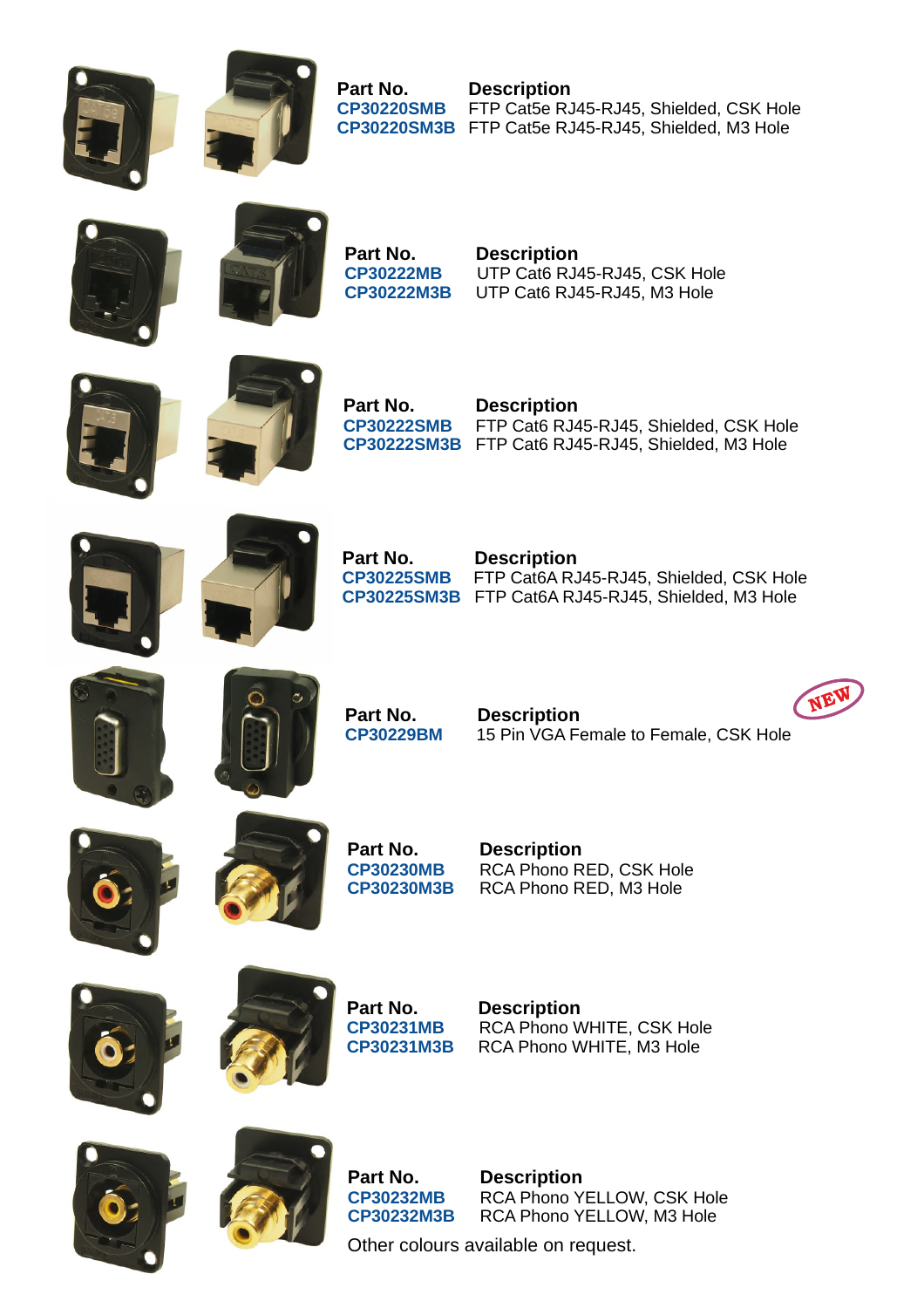**Part No. Description**

**CP30241MB** Blanking Plate, CSK Hole **CP30241M3B** Blanking Plate, M3 Hole





**Part No.** Description<br>CP30114 XLR USB A to **XLR USB A to USB B, CSK Hole** 

**Part No.** Description<br>CP30115 XLR USB B to **XLR USB B to USB A, CSK Hole** 



CP30115 and CP30122 only. CP30112 - Sealing Cover for CP30114,

**Part No. Description<br>CP30120** XLR 50 OHM XLR 50 OHM BNC, CSK Hole





**Part No. Description<br>CP30121** XLR 75 OHM **C 30121P** XLR 75 OHM BNC, CSK Hole





**Part No.** Description<br>CP30122 XLR HDMI A-**C 30122P** XLR HDMI A-A, CSK Hole



**Part No. Description<br>CP30125** XLR 50 OHM XLR 50 OHM INSULATED BNC, CSK Hole





**CP30126** XLR 75 OHM INSULATED BNC, CSK Hole **Part No. Description**